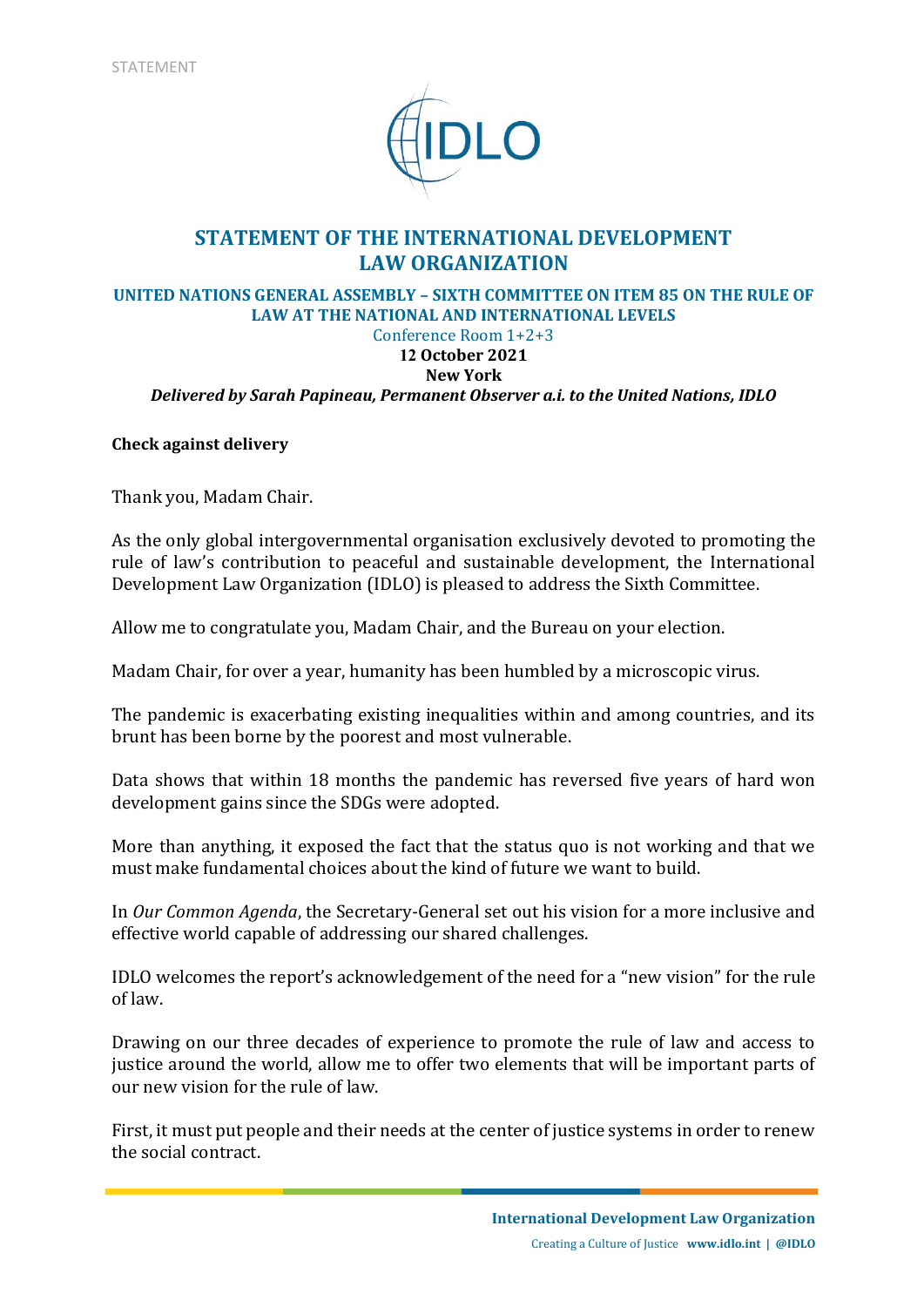Chair, so many of the issues driving mistrust are ultimately rooted in injustice and inequality: corruption, lack of access to justice and services, impunity, and unequal distribution of wealth.

By protecting and empowering the vulnerable and ensuring fair, equitable, and transparent decision making, the rule of law can help rebuild public trust in government.

Effective laws and institutions can address the multiple and intersecting layers of discrimination faced by women and girls, and others living in conditions of exclusion.

Whether supporting the judiciary to automate its operations in Kenya, establishing ADR centres in Somalia, or bringing justice officials and communities together through the Cadres de Concertation in the Sahel - IDLO works through both formal and informal pathways, including digital platforms, to promote this people-centred approach to justice.

Second, the COVID-19 pandemic has demonstrated that to address global challenges, national efforts must be complemented by cooperation at the international level.

This will be critical to the global new deal proposed by the Secretary-General.

A new vision for the rule of law must therefore enable us to address complex and transnational challenges that traditional instruments of governance are ill-suited to handle.

This will require rules-based mechanisms that allow countries to cooperate fairly and equitably on issues like climate change, vaccine inequity, extreme inequality and the digital divide.

For example, a rule of law approach to climate action, in line with Sustainable Development Goals 13 and 16, can help accelerate transformative, sustainable, and lowcarbon development.

It can also empower communities to take the lead in climate action, helping those who are most affected have a voice in setting climate and biodiversity-related policies that help reduce inequalities and eliminate climate-related drivers of conflict.

Under its new Strategic Plan, IDLO is working to promote effective, fair and transparent rule-based policies and institutions, particularly in fragile and developing contexts.

Madam Chair, in conclusion IDLO is committed to working with the United Nations and Member States to promote this emerging, broader vision for the rule of law.

Together we can work to restore trust in institutions, put people at the centre of justice, and leverage the rule of law to build peace and sustain development.

Thank you.